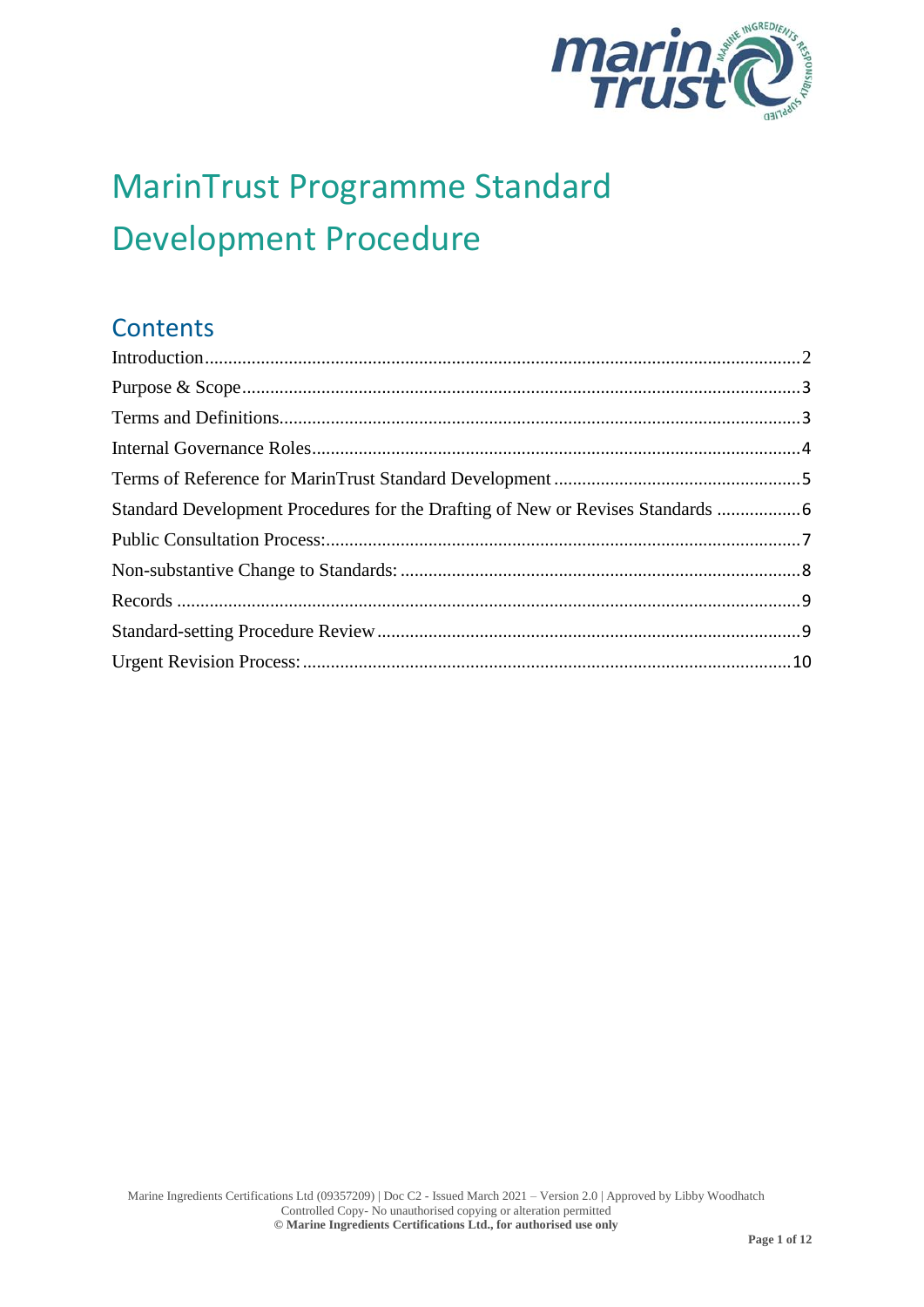

### <span id="page-1-0"></span>Introduction

The MarinTrust Programme (previously known IFFO RS) has been in existence since 2009 and is the leading independent business to business certification programme for the production of marine ingredients. The programme consisting of 3 main elements; The MarinTrust Standard, the MarinTrust Chain of Custody Standard (CoC), and the MarinTrust Improver Programme (IP).

The mission of the MarinTrust Programme as agreed by the MarinTrust Governing Body Committee (GBC) is based on the following three key pillars:

- **Responsible Sourcing:** of fishery material (non IUU) from fisheries that comply with the key principles of the FAO Code of Conduct for Responsible Fisheries.
- **Responsible Traceability:** of marine ingredients back to fisheries that are compliant with this Standard.
- **Responsible Production:** of safe marine ingredients in a safe working place.

The key objectives of the MarinTrust programme are as follows;

- To ensure that whole fish used come from fisheries managed according to the FAO Code of Conduct for Responsible Fisheries.
- To ensure no Illegal, Unreported and Unregulated (IUU) fishery materials are used.
- To ensure pure and safe products are produced under a recognised Quality Management System, thereby demonstrating freedom from potentially unsafe and illegal materials.
- To ensure full traceability throughout production and the supply chain.
- To ensure that all other raw material, fishery and aquaculture by-products used can be traced back to their source fishery and farm.
- Fish by-products or trimmings used in MarinTrust Compliant Marine Ingredients must not come from fish species that are classified as endangered on the International Union for Conservation of Nature (IUCN) list and must be derived from fish intended for direct human consumption.
- Certified factories must commit to having Environmental and Social Policies in place and enforced.

The MarinTrust programme Chain of Custody Standard is designed to protect the product integrity and providence of all labeled MarinTrust Compliant Fishmeal and Fish Oil as it passes through the Global Supply Chain.

In order to assure that the MarinTrust Programme remains at the forefront of Marine Ingredients (Fishmeal and Fish Oil) sourcing and production, the MarinTrust Secretariat is committed to review and enhance the programme's Standards in accordance with this procedure in order to; maintain the credibility of the programme, meet with the expectations of the Marine Ingredient Manufacturing Sector and the Global Supply Chain. MarinTrust standards shall be subject to an annual review and a full revision of its standards at least once every 5 years.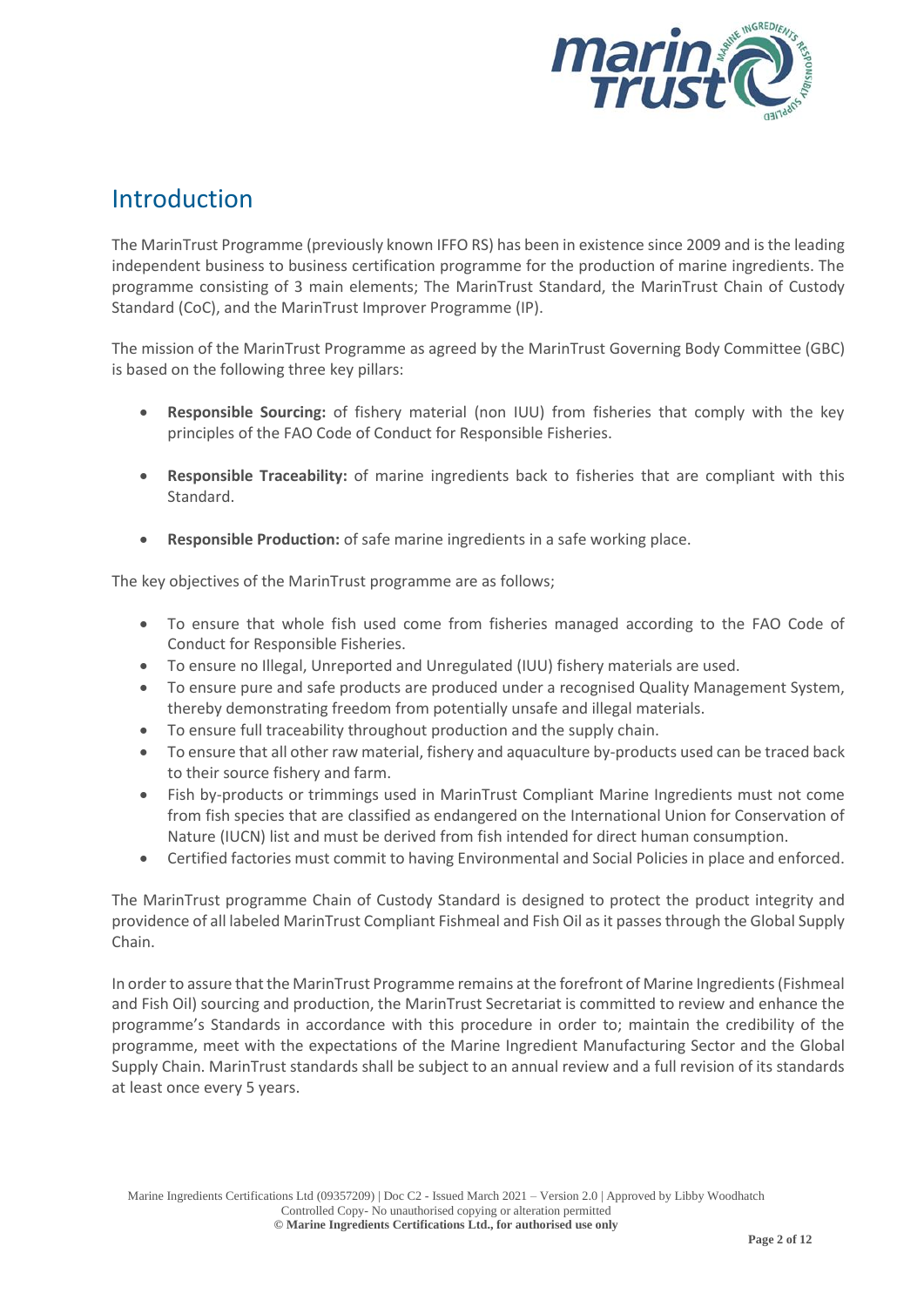

### <span id="page-2-0"></span>Purpose & Scope

This document outlines the steps that are required to be followed by MarinTrust Secretariat when scoping out and conducting a standard review and revision in relation to all MarinTrust standards within the MarinTrust programme. It shall cover all areas required to set and develop a new standard as well as review and revision requirements for the existing standards.

The primary purpose of this document is to safeguard the credibility of MarinTrust programme by ensuring consistency in the standard development and revision processes through these defined procedures.

### <span id="page-2-1"></span>Terms and Definitions

In order to maintain consistency and understanding, some of the terms used within this procedure are defined below;

**Accreditation:** A process by which an authoritative body gives formal recognition of the competence of a certification body to provide certification services against an international standard e.g. ISO 17065

**Certification Requirements Procedure:** by which certification body or entity gives written or equivalent assurance that a product, process or service conforms to specified requirements. Certification may be, as appropriate, based on a range of audit activities that may include continuous audit in the production chain.

**Certification Body:** A provider of certification services, accredited to do so by an accreditation body.

**Chain of Custody:** The set of measures that verify that a certified product originates from a certified aquaculture production chain and is not mixed with non-certified products. Chain of custody verification measures should cover the tracking/ traceability of the product all along the production, processing, distribution and marketing chain, the tracking of documentation, and the quantity concerned.

**Consensus Decision-Making:** A decision-making process that not only seeks the agreement of most participants, but also resolves or mitigates the objections of the minority in order to achieve the most agreeable decision.

**Consultation Process:** The process of consultation is an extremely important concept in the context of managing an organisation. Consultation is an active process in which organisation management opens formal and informal communication channels between the organisation and its stakeholders.

**Secretariat:** The office or people responsible for the management of the MarinTrust organisation

**Stakeholder:** A stakeholder is any person, organisation, social group, or society at large that has a stake in the marine ingredients business. Stakeholders can be internal or external to the marine ingredients business. A stake is a vital interest in the marine ingredients business or its activities.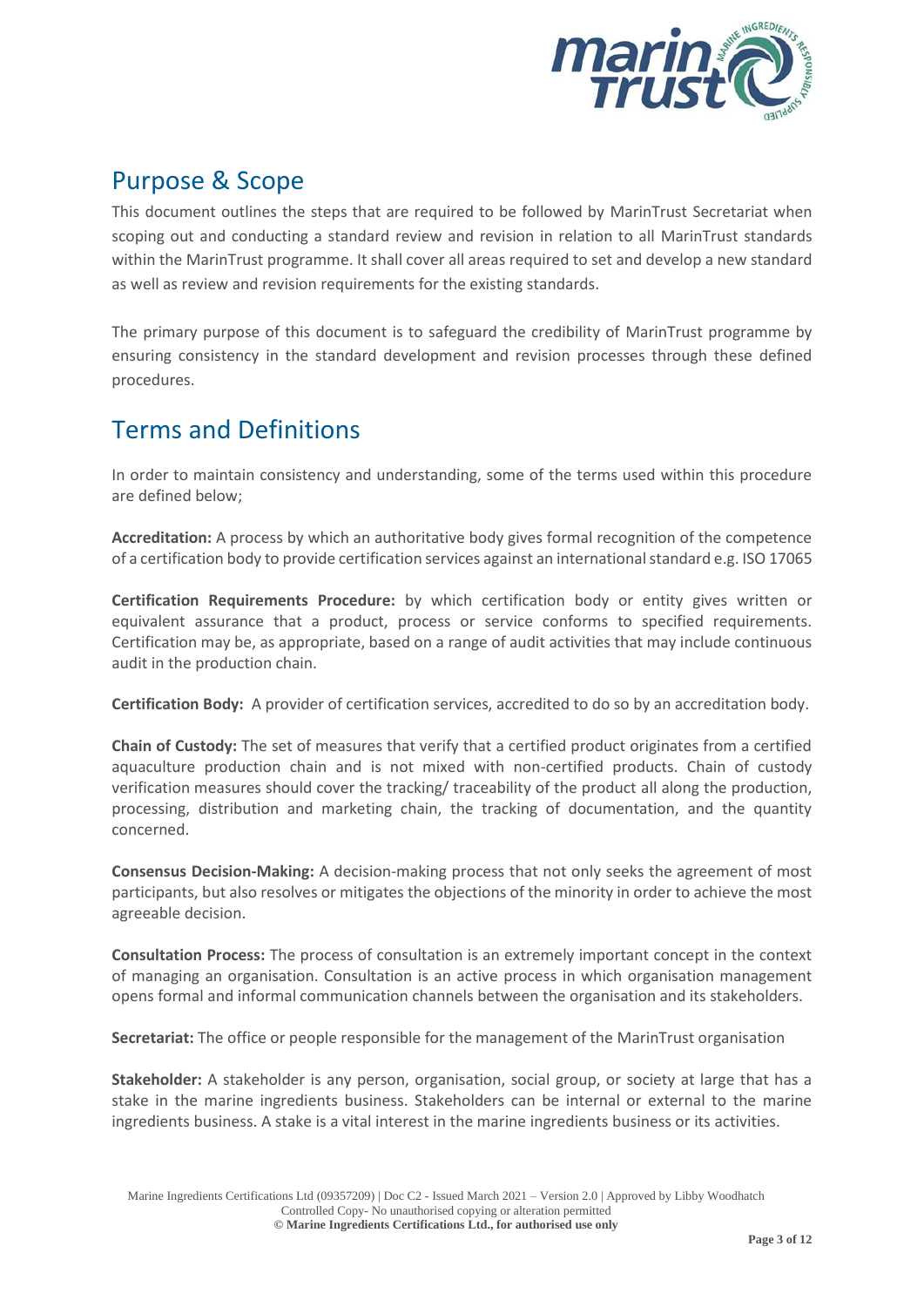

**Standard Document:** Approved by a recognised organisation or arrangement, that provides, for common and repeated use, rules, guidelines or characteristics for products or related processes and production methods, with which compliance is not mandatory under international trade rules. It may also include or deal exclusively with terminology, symbols, packaging, marking or labelling requirements as they apply to a product, process or production method.

**Standard Developing Procedure:** This means that the Consensus Decision-Making Process is used when developing documents set to become MarinTrust standards of the MarinTrust Programme.

**Standard Review:** The development, review, and approval process for a Standard

**Terms of Reference:** The terms of reference (ToR) document defines all aspects of how a consultant or a team will conduct a review and revision of a standard within the MarinTrust Programme. It defines the objectives and the scope of the standard review and revision.

**Third party certification:** Procedure by which an accredited external, independent, certification body which is not involved in standards setting or has any other conflict of interest, analyses the performance of involved parties, and reports on compliance. This is in contrast to first party certification (by which a single company or stakeholder group develops its own standards, analyses its own performance, and reports on its compliance and second party certification (by which an industry or trade association or NGO develops standards, analyses the performance of involved parties, and reports on compliance).

**Traceability:** The ability to follow the movement of a product of fisheries or aquaculture or inputs such as feed and seed, through specified stage(s) of production, processing, transport, and distribution. (Adapted for GSSI).

#### <span id="page-3-0"></span>Internal Governance Roles

The following groups are involved in the standard setting process and fulfil the roles described:

- **The MarinTrust Governing Body Committee** (GBC) makes the approval decision on the scoping, setting and development of a new standard or revision of existing standards. The GBC takes the final decision on new and revised standard approval by consensus decision making prior to publication.
- **The MarinTrust Technical Advisory Committee (TAC)** provides expert advice and technical assistance with the development, review and approval of the standard clauses, certification requirements and all technical aspects of MarinTruststandards by consensus decision making prior to final review and approval by the GBC.
- **The MarinTrust Standard Steering Committee (SSC)** provides support on the development and revision of a credible and robust factory certification standard for the Marine Ingredients Industry and to develop and maintain the technical certification specifications for the certification criteria and technical guidance used during the MarinTrust.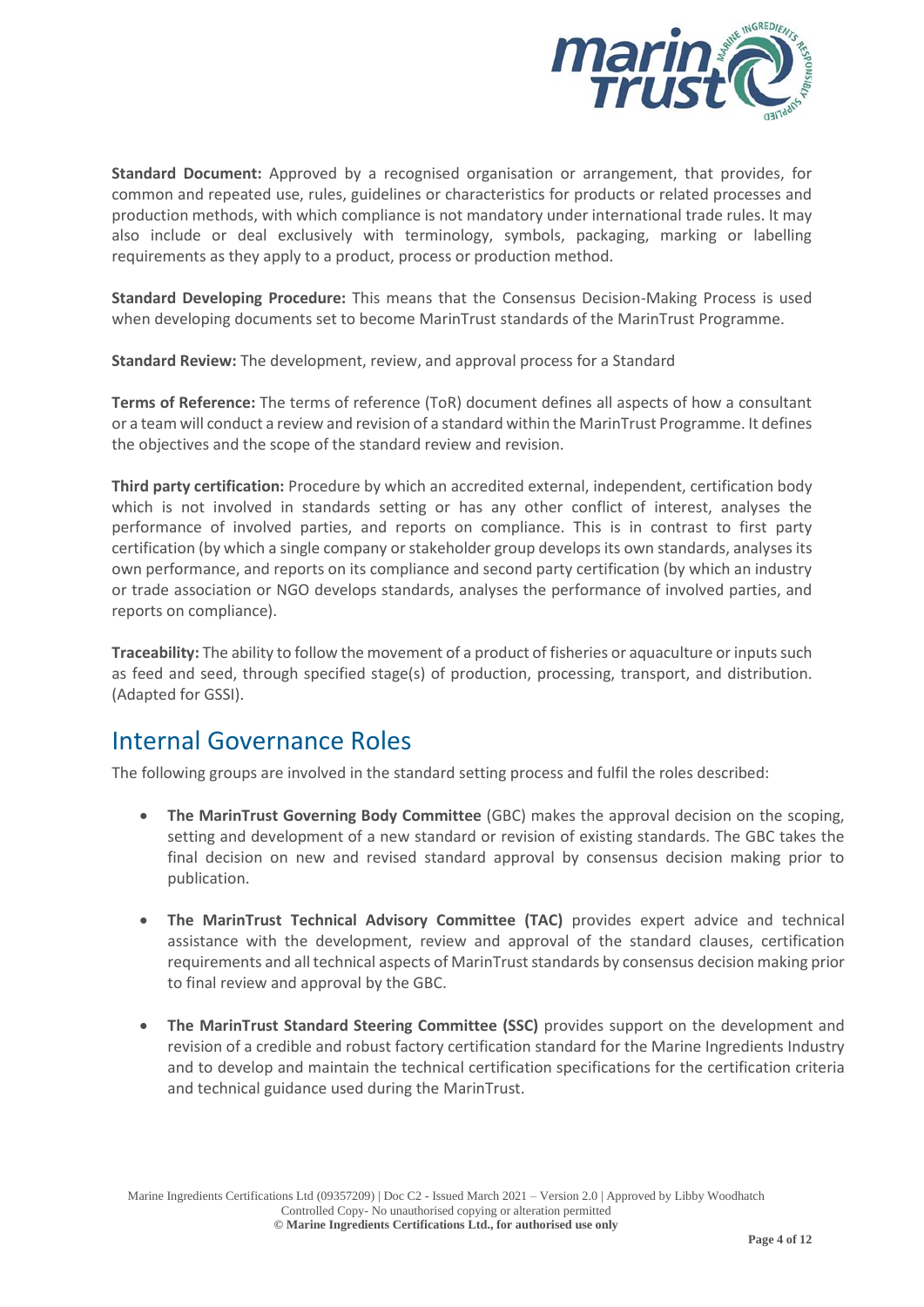

- **The MarinTrust Social and Ethical Committee (SEC)** supports the development and implementation of credible, robust, and realistic criteria focusing on human rights and social welfare within the MarinTrust Programme.
- **The MarinTrust Secretariat** arranges and facilitates the process of the development of a new standard or revision of existing standards which includes both the planning of the process and development of content.

# <span id="page-4-0"></span>Terms of Reference for MarinTrust Standard Development

For a new standard a new Terms of Reference (TOR) is developed. As for revision of an existing standard the current TOR (where applicable) shall be updated.

At the outset of a new standard development or revision process, the Scheme Owner develops or updates Terms of Reference (ToR), which includes at least the following elements: − Proposed scope of the standard and intended geographic application; − Clear objectives that the standard seeks to achieve and how those are linked to the organisation's intended change.

#### **Terms of Reference (ToR) shall include the following elements:**

- Defined objectives for the new standard or revision to existing standard.
- The proposed scope of the new standard or revision to existing standard.
- The purpose of the scope of the new standard or revision to existing standard and its intended geographical application.
- Justification for the need of the new standard or revision to the existing standard.
- An Impact assessment of risks in implementing the new or revised standard and how to mitigate these on current certificate holders.
- Include clear reference to the social, environmental, and economic objectives of the new or revised MarinTrust standard.

#### **Development of a ToR**

- The draft ToR shall be created by the MarinTrust Secretariat and presented to the TAC for review, comment, and approval.
- The draft ToR shall be presented to the MarinTrust GBC for approval.
- The draft ToR shall be placed in Public Consultation available to all stakeholders and interested parties for 30 days to seek stakeholder input from those directly and indirectly affected by this proposed new version or revision to existing standard. Using the public consultation process stated within this procedure.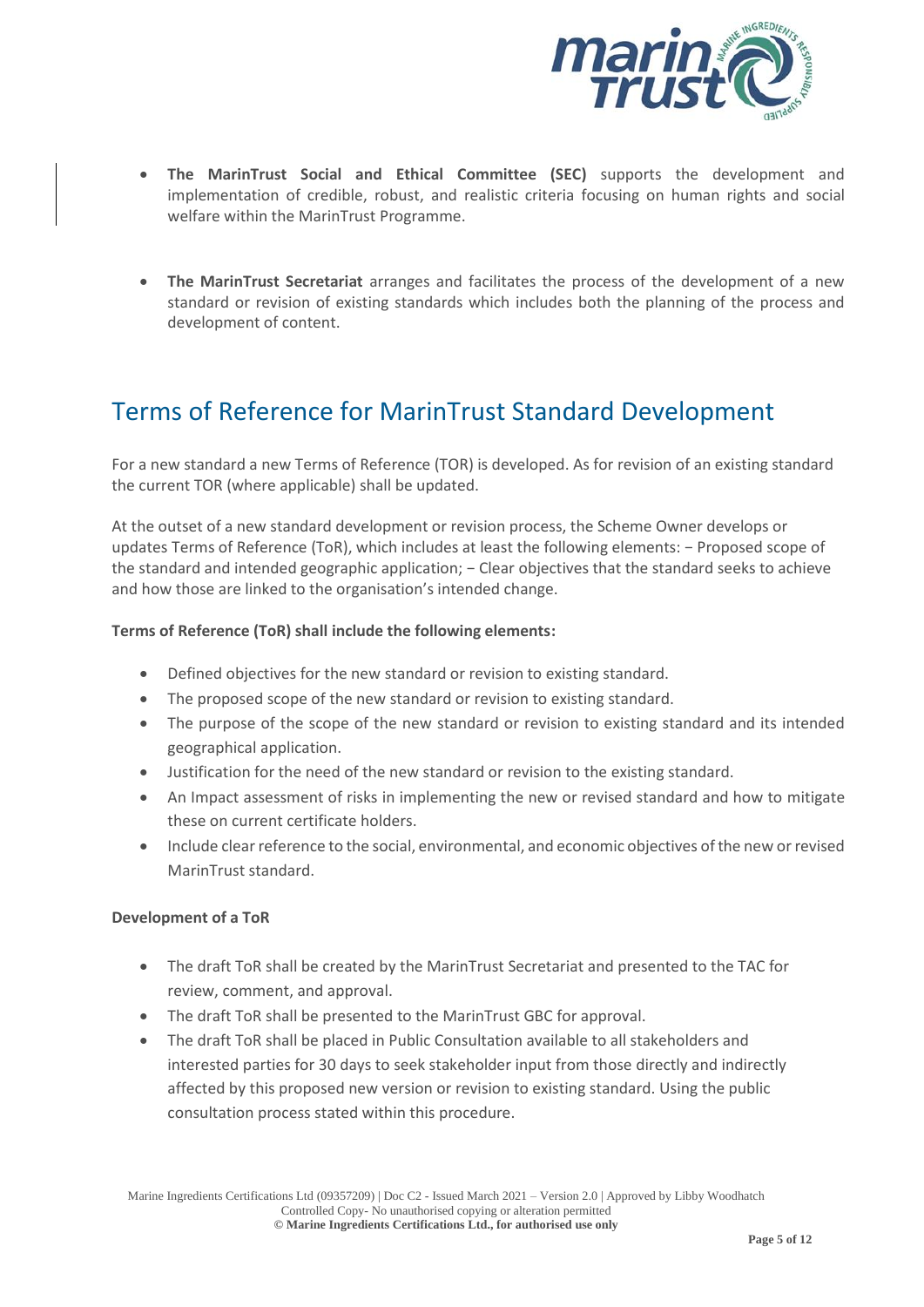

- The comments received from Public Consultation shall be considered and incorporated where necessary.
- The final ToR shall be presented to the MarinTrust GBC for approval and sign off.
- Upon sign off, the decision to carry out the development of a new standard or revisions to an existing standard shall be publicly announced and made available on the MarinTrust website.
- Complaints regarding the scope of the new or revised standard in this context shall be considered as part of the feedback and shall be recorded and managed in accordance with the public consultation process.

# <span id="page-5-0"></span>Standard Development Procedures for the Drafting of New or Revises Standards

- Drafts of the new or revised standard requirements and/or certification (interpretation) requirements shall be developed by MarinTrust Secretariat with programme consultants, if required, prior to and following stakeholder feedback.
- All drafts of the new or revised standard and/or certification requirements shall be presented to the TAC for technical review and development or a bespoke TAC/working group if the technical competencies required for the new or revised standard are outside of the scope of the current members of the TAC.
- All drafts of the new or revised standard and/or certification requirements shall be pilot tested with the registered Certification Bodies to ensure that standard requirements are auditable and can maintain the accreditation of the certification procedures used by the MarinTrust approved Certification Bodies.
- All amends to the new or revised standard and/or certification requirements shall be approved by the TAC.
- Followed by the MarinTrust GBC approval prior to public consultation.
- The public consultation shall be conducted using the Public Consultation Procedure.
- Any amends to the new or revised standard and/or certification requirements following public consultation shall be approved by the TAC prior to sending to the GBC.
- The GBC shall review the new or revised standard and/or certification requirements and if a consensus decision is made, the new version of the standard or certification requirements shall be approved.
- The new and revised standard and/or certification requirements shall be communicated to existing certificate holders, certification bodies, and accreditation bodies directly and placed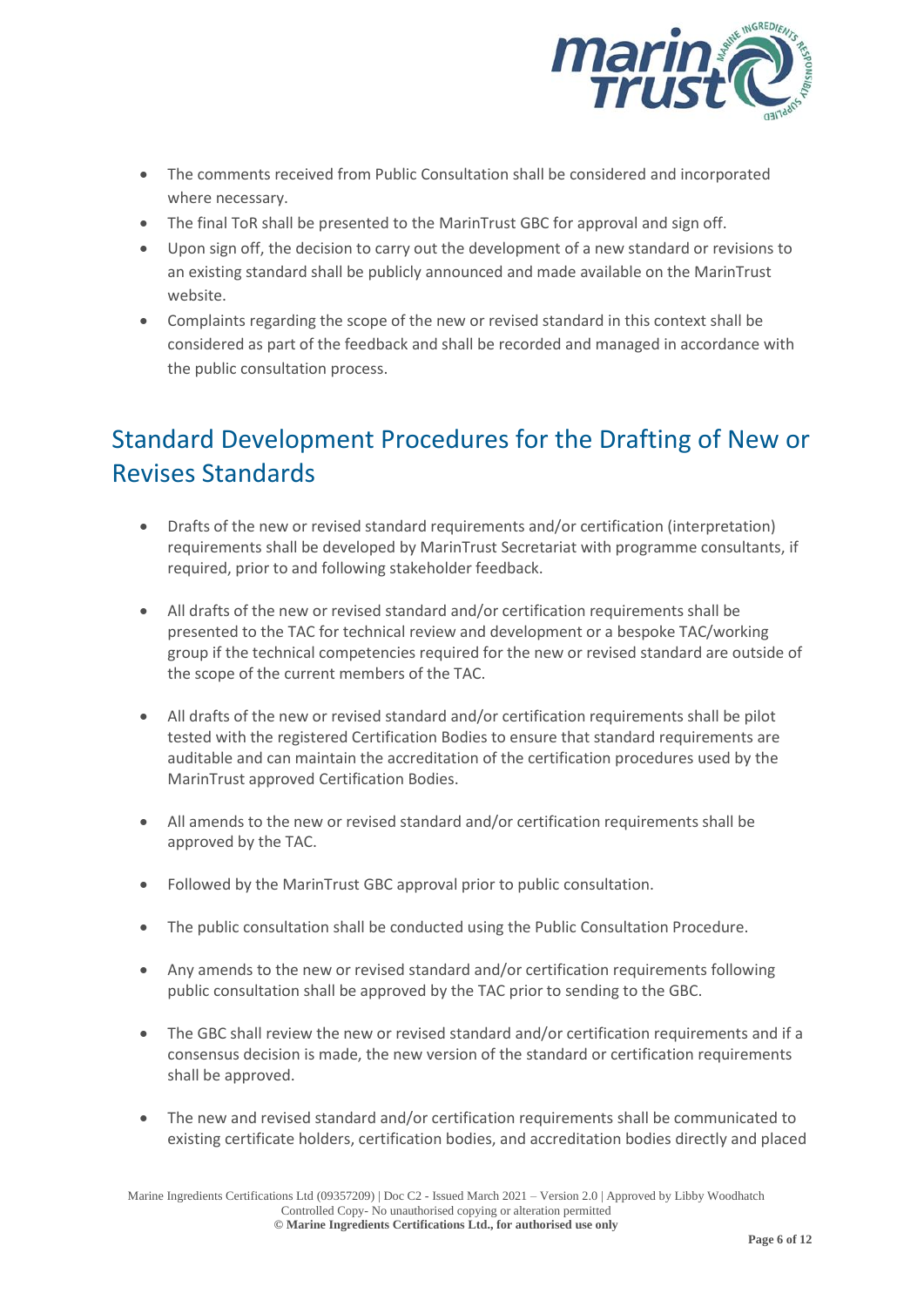

publicly on the MarinTrust website with an effective date as to when this new and revised standard and/or certification requirements shall come into force.

- A transition period to allow existing certificate holders to be capable of complying with the new or revised standard shall be approved by the GBC and publicised on the MarinTrust website with the new and revised standard. A transition period shall have a predetermined end date stipulated.
- Translations for the new and revised standard and/or certification requirements shall be made available to all stakeholders directly or indirectly affected by the new standard or changes to an existing standard or certification requirement.
- Revised training materials and sign off procedures shall be used to ensure that all auditors used by the certification bodies are fully competent to assess and score the new or revised standard and/or certification requirements.

### <span id="page-6-0"></span>Public Consultation Process:

- This MarinTrust Public Consultation Process shall be followed when carrying out Public Consultation for the development of new standard development or the revision of an existing standard.
- Public Consultation shall be open to all stakeholders and interested parties.
- For the development of a **new standard and/or existing standard** there shall be two rounds of Public Consultation;
- ➢ The first round of Public Consultation shall last 30 calendar days *(Note- shall seek input from stakeholders on the draft TOR for the new and existing Standard development*).
- ➢ The second consultation shall last 60 calendar days on the draft standard requirements *(Noteshall give stakeholders the opportunity to give feedback -the MarinTrust Secretariat shall be proactive in obtaining stakeholder engagement by conducting a stakeholder mapping process to ensure that all affected stakeholders have an opportunity to comment);*

MarinTrust as part of this consultation shall:

- provide feedback on how their comments were taken into account
- to gather further input on substantive unresolved issues
- Where substantive, unresolved issues persist after these consultation rounds, or where insufficient feedback was received, the GBC shall be consulted to discuss and decide if the MarinTrust secretariat shall carry out additional rounds of consultation.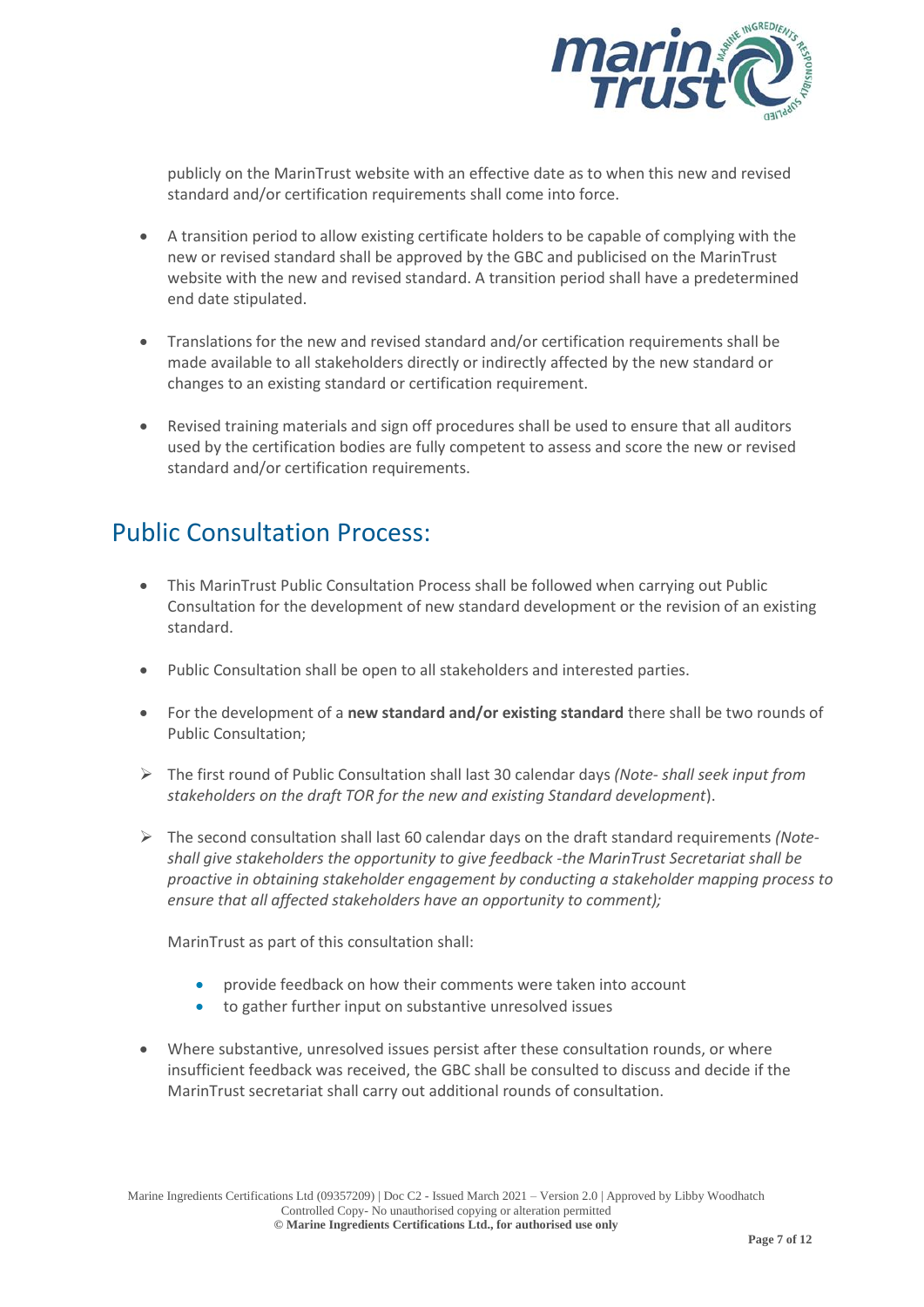

- Key stakeholders shall be proactively contacted to contribute to the consultation, in particular those who are typically under-represented such as small producers and developing country stakeholders, and those who will be directly affected or disadvantaged by any change. Organisations that have developed related standards shall also be encouraged to participate, and this engagement shall be documented.
- There shall be at least one round of public consultation for the revision/amendment of existing **certification standard requirements** used by the certification bodies as part of the certification process,

with a second round required if:

- Substantive changes have been made since the first draft, or
- There are substantive unresolved issues, or
- Feedback from the first round was deemed insufficient.
- The duration of first and second consultations on a revision of an existing certification standard requirements shall be at least 30 days.
- All amendment proposals to the draft standard requirements or certification requirements shall be presented to the TAC for decision, and any decision to reduce or remove the second round of consultation shall be noted and justified in writing.
- Where substantive, unresolved issues persist after two rounds of consultation, or where insufficient feedback was received, the GBC shall be consulted to discuss and decide if MarinTrust secretariat shall carry out additional rounds of consultation.
- After each consultation, a summary document of all the attributed comments received and details of how these have been taken into account shall be produced.
- Any unattributed comments shall also be appended to the summary.
- Comments shall be noted by interest sector of the contributor, but individual or group names shall never be incorporated.
- Commercially sensitive and defamatory comments shall be removed.
- The summary shall be made publicly available and sent to all stakeholders who submitted comments.

### <span id="page-7-0"></span>Non-substantive Change to Standards:

The MarinTrust Secretariat shall instigate an annual review of all MarinTrust standards, certification requirements as part of its document control procedure appendix C1 within the MarinTrust QMS. This procedure stipulates what changes can be authorised by the secretariat without the need to escalate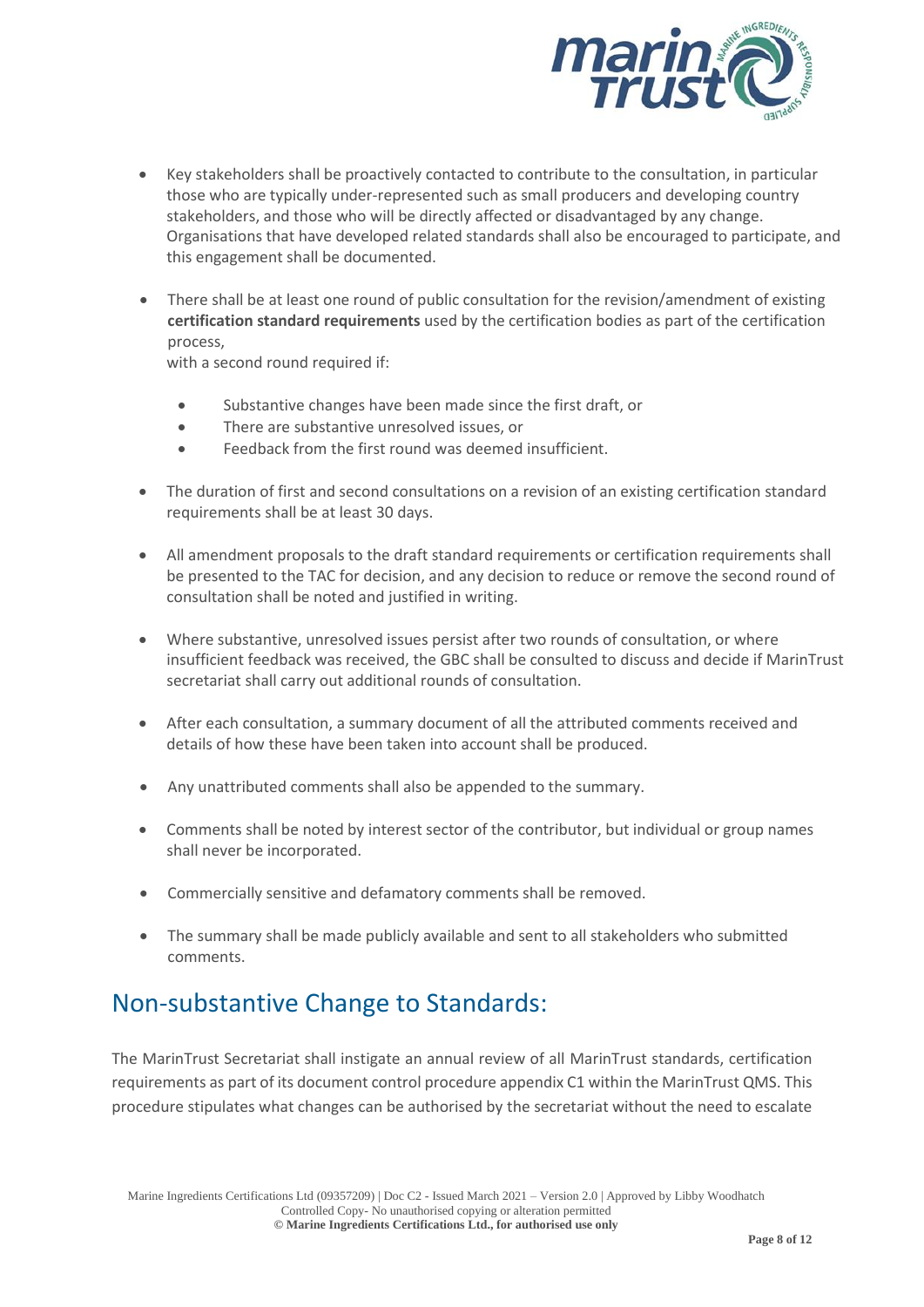

to the GBC for approval. These changes include correction of spelling, grammatical errors, changes to generic forms designed to capture data e.g. application forms.

Any amended standard, certification requirements documents shall be reissued on the MarinTrust website and within the MarinTrust QMS.

#### <span id="page-8-0"></span>Records

For each standard review and development process the following records are retained:

- The ToR for the process.
- The ToR for MarinTrust governance bodies (GBC, TAC, Bespoke TAC/Working Group).
- Synopsis or synopses and original Public Consultation comments.
- Stakeholder participation monitoring and feedback.
- The draft standards and certification requirements.
- Decision and justification for either shortening or lengthening elements within the Public Consultation Procedure.
- Announcements (press release) for; launching the Standard Review and Development processes, plus each Public Consultation, the launch of the new or revised standard, and the transition arrangement of current standard holders to the new or revised standard.
- Minutes of meetings of the governance bodies (GBC, TAC, Bespoke TAC/Working Groups).

For the purpose of full transparency, all records shall be made available on the MarinTrust website for a minimum of 3 years after the standard has come into effect. However, all records shall be maintained by the MarinTrust Secretariat until after the next revision of the standard, as a minimum.

Once records on the MarinTrust website have been removed, stakeholders and interested parties may contact the MarinTrust Secretariat to request a copy of them at its discretion.

### <span id="page-8-1"></span>Standard-setting Procedure Review

The MarinTrust Quality Management System (QMS) Review Committee is responsible for drafting and managing the MarinTrust Controls and Procedures. As part of this, the MarinTrust QMS Review Committee shall conduct an annual QMS review to ensure the continuing suitability, adequacy, and effectiveness of the MarinTrust Secretariat. The MarinTrust QMS Review Committee shall review this Standard-Setting Procedure to ensure it remains current and applicable.

Comments on the standard-setting procedures are welcomed at any time, and also specifically invited during the Standards review phase and should be directed to [standards@marin-trust.com.](mailto:standards@marin-trust.com)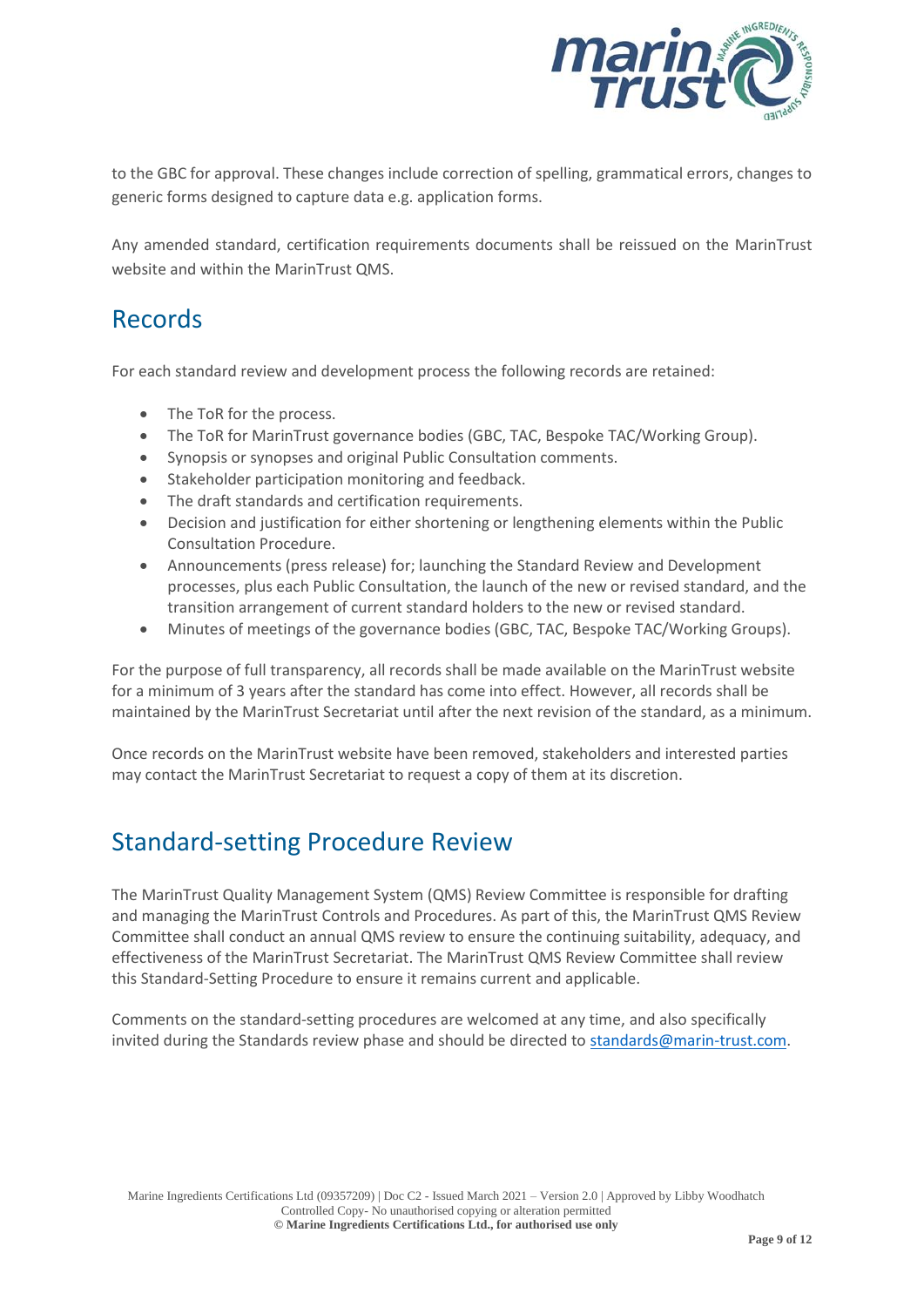

# <span id="page-9-0"></span>Urgent Revision Process:

The purpose of the Urgent Revision Process is to facilitate MarinTrust Secretariat as the standardsetting organisation to carry out urgent substantive revisions to the standard(s) or certification requirements.

This process outlines the conditions under which these revisions may be triggered and the steps to be taken in the event of the urgent revision procedure being prompted.

#### **Step 1**

MarinTrust GBC shall establish the urgency required for revision in-between regular revision.

MarinTrust shall justify the need for an urgent revision based on the following triggers which if not addressed quickly could lead to reputational integrity issues for the MarinTrust program and its certificate holders;

- Changes to the operational practices in the sector relevant to the Standards.
- Change in legislation where the MarinTrust certification holder are based.
- Significant change in the supply chain requirements.
- Brand reputation risks for the Marine Ingredients industry identified.

#### **Step 2**

The MarinTrust Secretariat shall instigate a full review of the urgency trigger to determine what impact it will have on the MarinTrust programme and, with the technical advice and guidance of the TAC, give recommendations to the GBC to consider on the best approach to mitigate this trigger.

#### **Step 3**

The GBC shall review the recommendations report and consider the following options;

- Consider the trigger is not significant enough to warrant a standard review or amendment.
- Consider the trigger is significant and request that a more focused impact assessment is conducted on the areas of the standard or certification requirements that could be affected by this urgent trigger prior to a formal review of the standard or certification requirements.
- Consider the trigger is significant and instigate a full review of the affected areas of the standard or certifications requirements to address the urgent trigger issue outside the normal standard review and development cycle.

#### **Step 4**

Upon approval by the GBC to conduct a standard review this process shall be invoked and followed by the MarinTrust Secretariat.

#### **Step 5**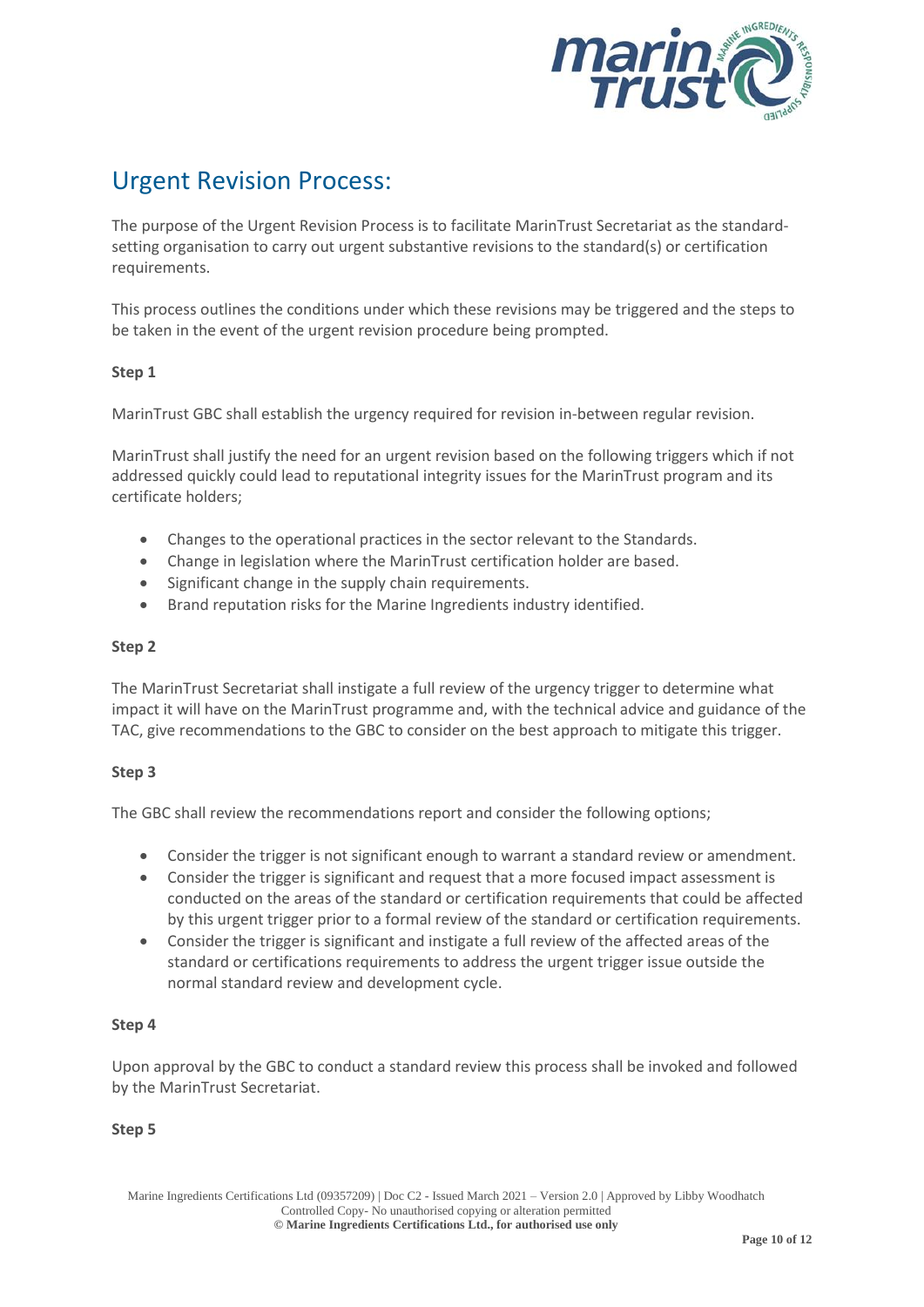

Records of all these steps shall be maintained and posted on the MarinTrust website to ensure that all stakeholders fully understand the process that has been adopted which has or has not invoked an urgent review of the standards within the MarinTrust programme.